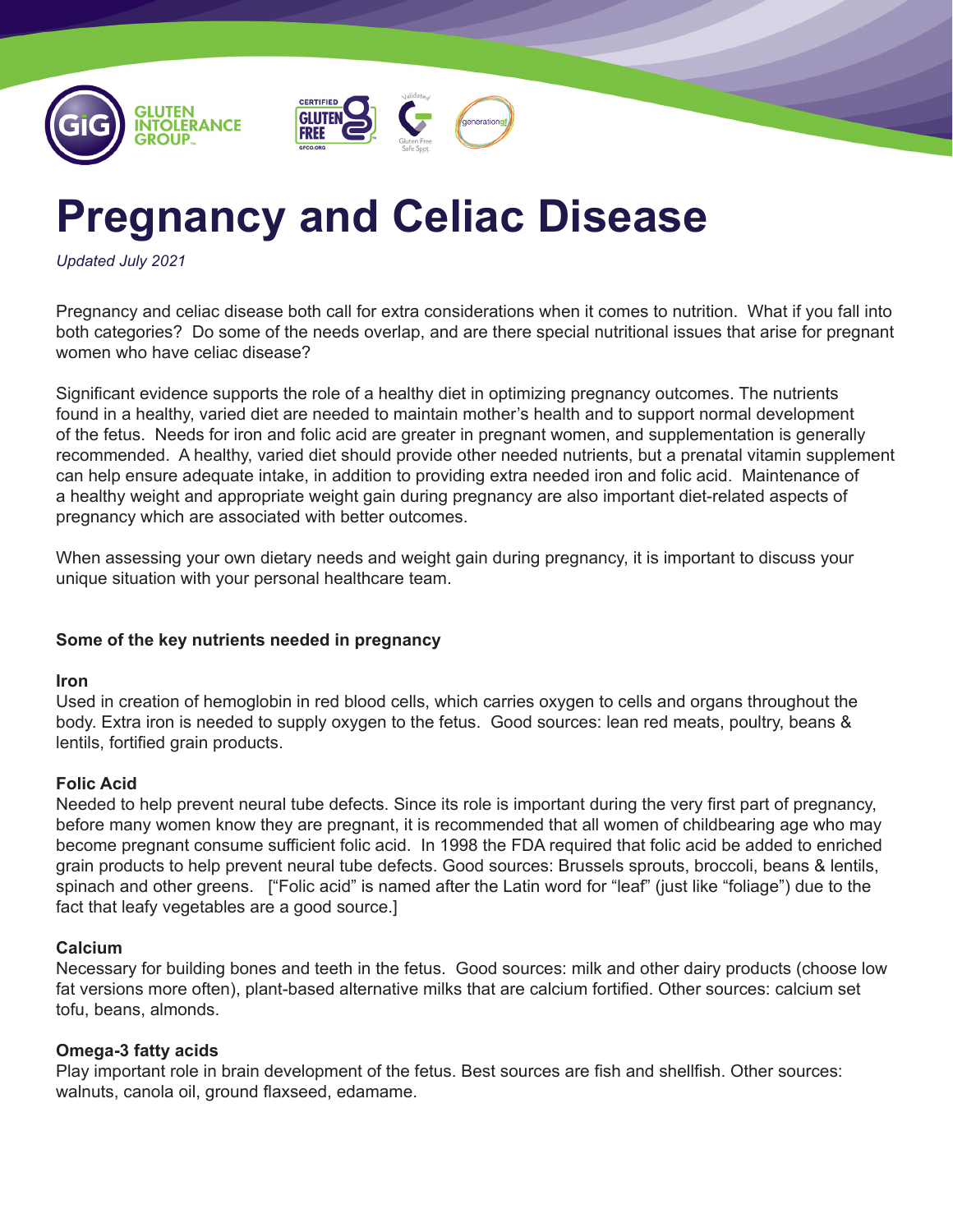*\*To limit exposure to mercury, which has been linked to some birth defects and which has been found in some fish, avoid: marlin, shark, swordfish, king mackerel, orange roughy, bigeye tuna, Tilefish from the Gulf of Mexico. If you eat fish from local streams or lakes, check local advisories on these bodies of water. It is recommended that pregnant women consume 8-12 ounces of a variety of seafood per week, from lower mercury choices. For more information on which fish to choose, go to: https://www.fda.gov/Food/ResourcesForYou/Consumers/ucm393070.htm*

## **Other dietary considerations**

Alcohol should not be consumed during pregnancy. This is because, especially during early pregnancy, alcohol intake may result in neurological or behavioral problems in the offspring. Research on caffeine is not entirely conclusive; the general recommendation is to keep intake below 200 mg per day (the approximate amount in about 12 ounces of coffee). As stated above, appropriate weight gain is important. Obesity and excessive weight gain can increase risk of gestational diabetes, other health issues and C-section. Not enough weight gain is associated with having a baby who is too small, which can increase risk in the infant of illness and possibly of developmental delays.

Now that we've seen what some of the main nutritional considerations are during pregnancy, let's look at how these needs may be impacted in a mother-to-be who has celiac disease.

## **Celiac Disease and Pregnancy**

- **• Iron.** In women recently diagnosed with celiac disease, nutritional deficiencies which occurred due to intestinal damage may not yet have had a chance to reverse. Iron deficiency anemia is one of the most common symptoms of celiac disease in adults. Discuss assessment of iron status with your healthcare team, before becoming pregnant.
- **• Folic Acid.** Gluten-free grain based products are less likely to be enriched or fortified, and so less likely to provide significant amounts of folic acid. Intestinal damage may also cause deficiency of this nutrient. Discuss supplementation before becoming pregnant.
- **• Calcium.** Some people with celiac disease especially in early stages after diagnosis may lose ability to digest lactose, and therefore may need to limit dairy intake. Ensure adequate intake from other food sources, and/or from supplements.
- **• Other vitamins and minerals.** Intestinal damage can cause deficiencies of various vitamins and minerals, including zinc, vitamin D, vitamin B12 and other B vitamins. Vitamins and minerals play numerous important roles in fetal development. Discuss with your healthcare team assessment of potential deficiency status, potential supplementation, and maintain a healthy, varied diet.

What about a mother to be who has celiac disease but has not been diagnosed? Each of the nutrient issues discussed above may exist to a greater degree and could increase risk of pregnancy problems. Undiagnosed/ untreated mothers are at higher risk for miscarriage, infertility, intrauterine growth retardation and low birth weight babies. If you suspect you may have symptoms of celiac disease, or have had concerns about fertility or miscarriages, talk to your doctor about celiac disease testing.

## **After baby is born to a parent with celiac disease**

Because celiac disease has a genetic component, there is a greater chance that a child of a parent with celiac disease may also develop the condition. Estimates are that celiac disease will develop in approximately 5-15% of children (and other first degree relatives) of those who have been diagnosed. Unless your infant has symptoms, screening is generally not recommended until a child is 3 years old. Find more information here: https://gluten.org/2019/10/18/celiac-disease-testing-in-children/. You may also want to consider having genetic testing done to see if your child carries the genes necessary for the development of celiac disease. A positive genetic test means that celiac disease could possibly develop in the future - keep in mind that about 33% of the general population carry these genes, but only 1% develop celiac disease. A positive test means you will want to watch for symptoms and have testing done when/if necessary. A negative test is more conclusive: